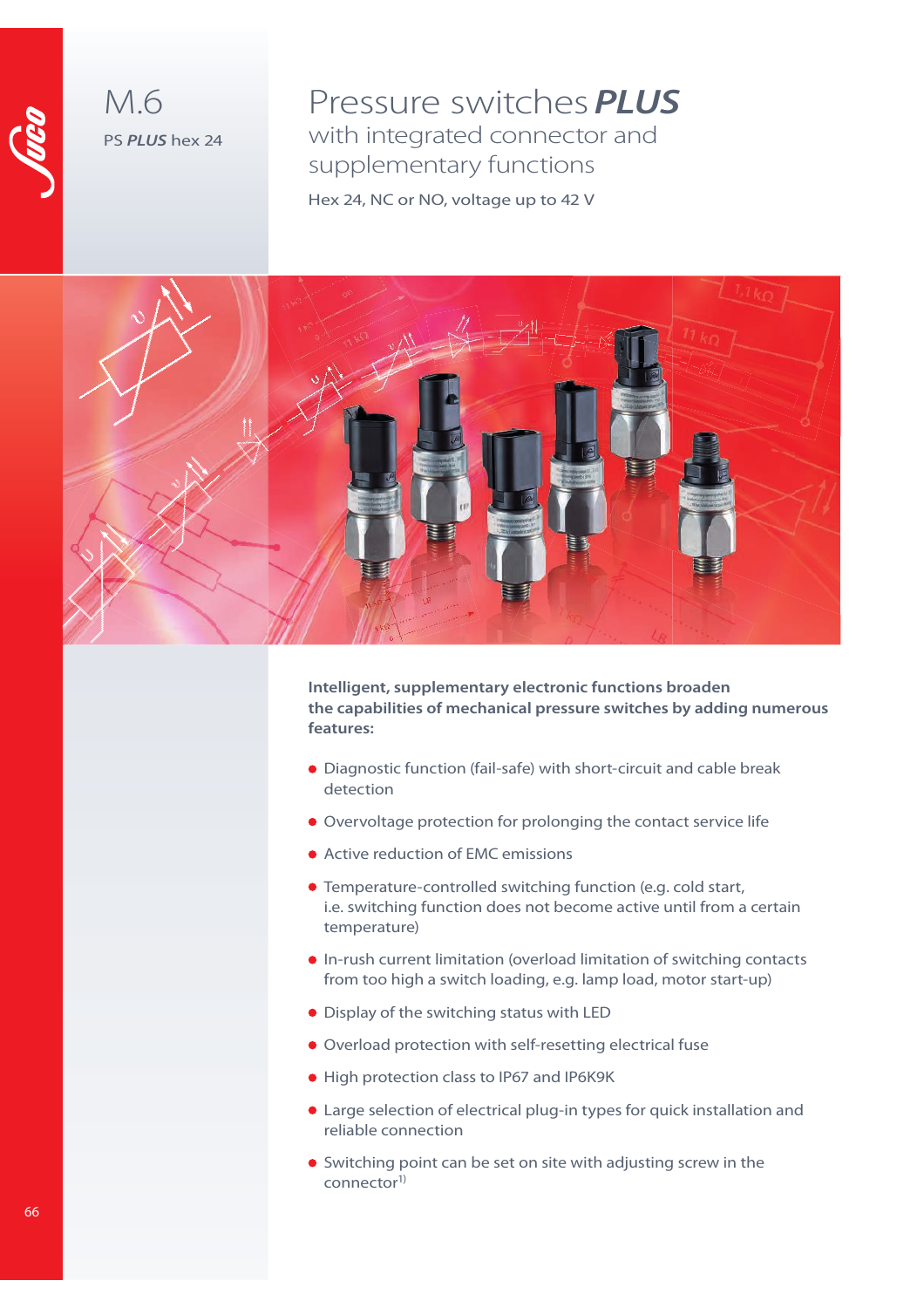## Overview of possible supplementary functions

| Circuit                                                                                 | Switch symbol | <b>Function</b>                                                                                                                                                                                                              | <b>Application</b>                                                                                                                                                                                                                                                                                                                                                                                                                                       | Code<br>for order<br>number |
|-----------------------------------------------------------------------------------------|---------------|------------------------------------------------------------------------------------------------------------------------------------------------------------------------------------------------------------------------------|----------------------------------------------------------------------------------------------------------------------------------------------------------------------------------------------------------------------------------------------------------------------------------------------------------------------------------------------------------------------------------------------------------------------------------------------------------|-----------------------------|
| <b>Resistor</b><br>Resistor circuit<br>to NAMUR,<br>refer to page 68                    |               | • Diagnostic function (fail-safe)<br>with short-circuit and cable break<br>detection                                                                                                                                         | Safety systems such as brake systems,<br>hydrostatic steering systems and<br>fire extinguisher systems                                                                                                                                                                                                                                                                                                                                                   | $04XX - R$                  |
| Varistor<br>Circuit with varistor<br>for overvoltage<br>limitation,<br>refer to page 69 |               | - Overvoltage protection for the pro-<br>longing of contact service life under<br>conditions of inductive load and<br>long connection length<br>• Active reduction of EMC emissions<br>on switching of the pressure switch   | The flyback voltage is effectively limited if<br>the pressure switch interrupts the current<br>in circuits with magnetic valves, relays or<br>motors                                                                                                                                                                                                                                                                                                     | $04XX - V$                  |
| <b>NTC</b> thermistor                                                                   |               | • Temperature-controlled switch<br>behaviour (e.g. filter monitoring)<br>. In-rush current limitation, e.g. for<br>motors ("soft start") and in PSUs<br>• On-delay (in series) and dropout<br>delay (in parallel) for relays | For a cold start in a mobile hydraulic<br>application, a pressure switch used for filter<br>monitoring may activate due to the high<br>viscosity of the oil at low temperatures,<br>and signals a blocked filter. The NTC<br>thermistor integrated in the pressure switch<br>means the circuit remains interrupted<br>until the pressure switch, and so also the<br>thermistor, have warmed up; not until then<br>does the circuit become low impedance. | $04XX - N$                  |
| <b>PTC</b> thermistor                                                                   |               | • Protection against overcurrent<br>• In-rush current limitation, such as<br>for filament lamps and condenser<br>load                                                                                                        | E.g. brake light monitoring in mobile<br>hydraulics: The in-rush current can be up to<br>8 times the nominal current of a filament<br>lamp. This high current is only reduced at<br>the moment of switch-on, thereby pro-<br>tecting the contact system of the pressure<br>switch from overload.                                                                                                                                                         | $04XX - P$                  |
| <b>LED</b>                                                                              |               | • Displays the switching status of the<br>integrated LED                                                                                                                                                                     | Direct switching status display for appli-<br>cations in which the controller is physically<br>remote; e.g. in an automation system or<br>permanently installed extinguishing or gas<br>systems.                                                                                                                                                                                                                                                         | $04XX - L$                  |
| Multifuse, PPTC                                                                         |               | • Displays the switching status of the<br>integrated LED<br>• Protection against overcurrent<br>• Self-resetting: After removing the<br>short-circuit (cooling the MF) the<br>fuse resets                                    | In applications which need to be protected<br>against overcurrent e.g. elektronic appli-<br>cations                                                                                                                                                                                                                                                                                                                                                      | $04XX - M$                  |

1) Pressure switches can also be supplied preset at factory. The switching point is embossed onto pressure switches preset at factory.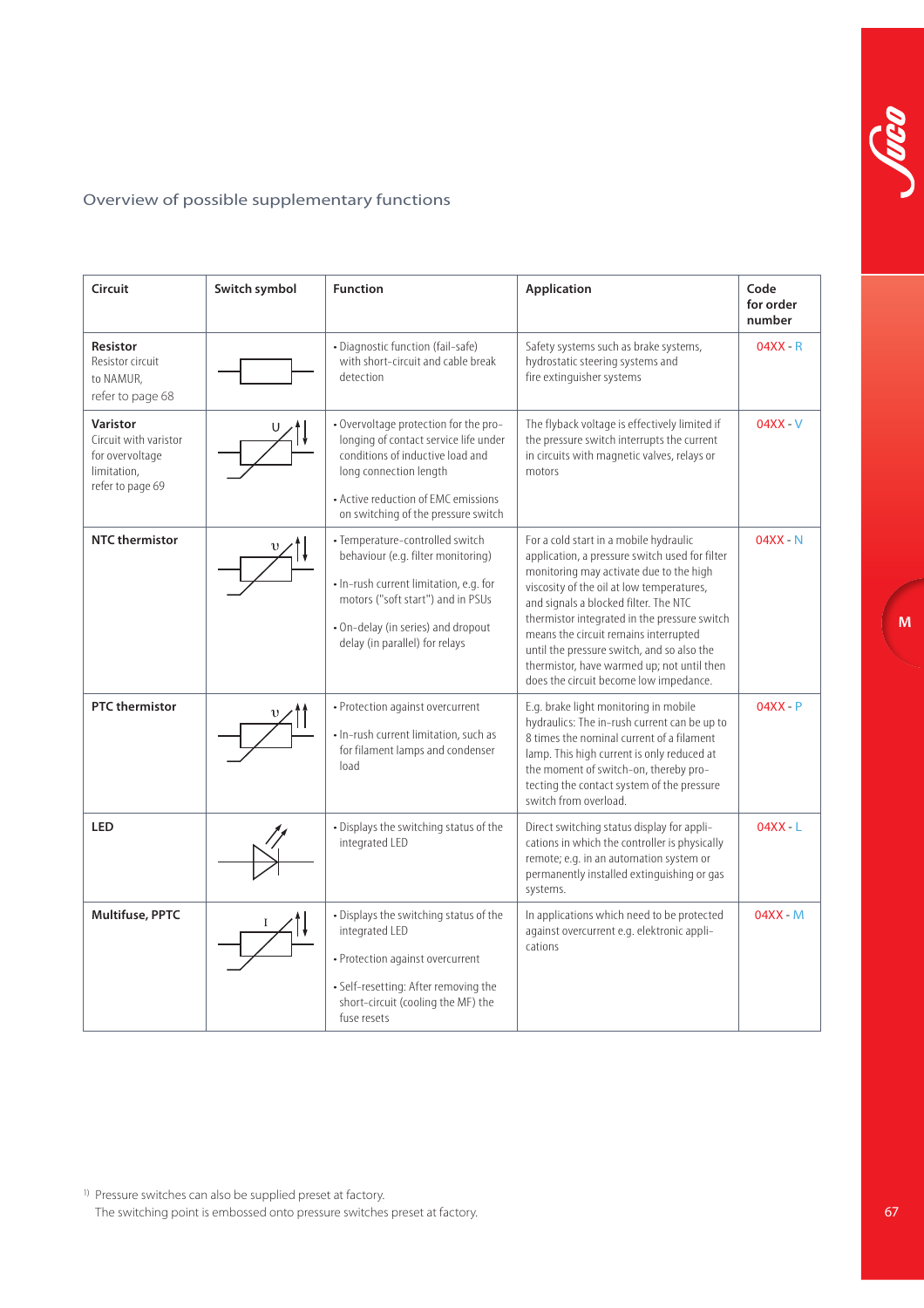# Pressure switches **PLUS**

PS **PLUS** hex 24

M.6

Resistor circuit to NAMUR (pressure switches with part numbers 04XX-R)

The additional circuitry of the switching contact of the pressure switch enables not only the states to be shown enabled and disabled, it also enables interrogation for line breaks (standby current principle) and short-circuits in the electric circuit.



The resistor circuitry is designed such that the NAMUR specifications can be satisfied. An operating voltage of 8.2 V must be provided for NAMUR-compliant operation. A resistance of 11 kΩ is present in the circuit when the switch contact is open. The resistance is 1 kΩ when the switch contact is closed. Other resistance values can also be realised.

| <b>Switching status</b> | Closed                                | Open                                   | <b>Short-circuit SC</b>        | Line break LB |
|-------------------------|---------------------------------------|----------------------------------------|--------------------------------|---------------|
| Contact                 | Ô<br>Ô                                | Ô<br>$\circ$                           |                                |               |
| Resistor                | 11 $k\Omega$                          | 11 $k\Omega$                           | 11 k $\Omega$ -                | 11 $k\Omega$  |
|                         | on                                    | off                                    | SC                             | LB            |
|                         | $1 k\Omega$ -                         | $1 k\Omega -$                          | $1 k\Omega -$                  | $1 k\Omega -$ |
|                         | 0                                     | $0 -$                                  | 0                              | $\mathbf 0$   |
|                         | $1 k\Omega$                           | 11 $k\Omega$                           | $\sim 0~\text{k}\Omega$        | $\infty$      |
| Current                 | current on                            | current on -                           | current on                     | current on    |
|                         | on                                    | off                                    | SC                             | LB            |
|                         | current off -                         | current off -                          | current off -                  | current off - |
|                         | 0                                     | $0 -$                                  | $\mathbf{0}$                   | $0 -$         |
|                         | $\mathsf{I} = \frac{Ucc}{1\,k\Omega}$ | $\mathsf{I} = \frac{Ucc}{11\ k\Omega}$ | $l >> \frac{Ucc}{11\ k\Omega}$ | $l = 0$ mA    |

| <b>Technical data</b>                   |                                                                                                                                                                         |  |  |
|-----------------------------------------|-------------------------------------------------------------------------------------------------------------------------------------------------------------------------|--|--|
| Rated working voltage Ucc:              | 8.2 VDC  30 VDC                                                                                                                                                         |  |  |
| Maximum rated operating current:        | $<$ 30 mA                                                                                                                                                               |  |  |
| Switching capacity:                     | < 1 W                                                                                                                                                                   |  |  |
| Switching frequency:                    | 200 / min.                                                                                                                                                              |  |  |
| Mechanical and electrical service life: | 1,000,000 cycles                                                                                                                                                        |  |  |
| Permitted pressure rise rate:           | $<$ 1 bar / ms                                                                                                                                                          |  |  |
| Vibration resistance:                   | 10 g; 5 - 200 Hz sine wave; DIN EN 60068-2-6                                                                                                                            |  |  |
| Shock resistance:                       | 294 m/s <sup>2</sup> ; 14 ms half sine wave; DIN EN 60068-2-27                                                                                                          |  |  |
| Protection class:                       | Refer to the table on the following pages: According to manufacturer<br>specifications for the respective plug-in system (but only when plugged in),<br>otherwise IP00. |  |  |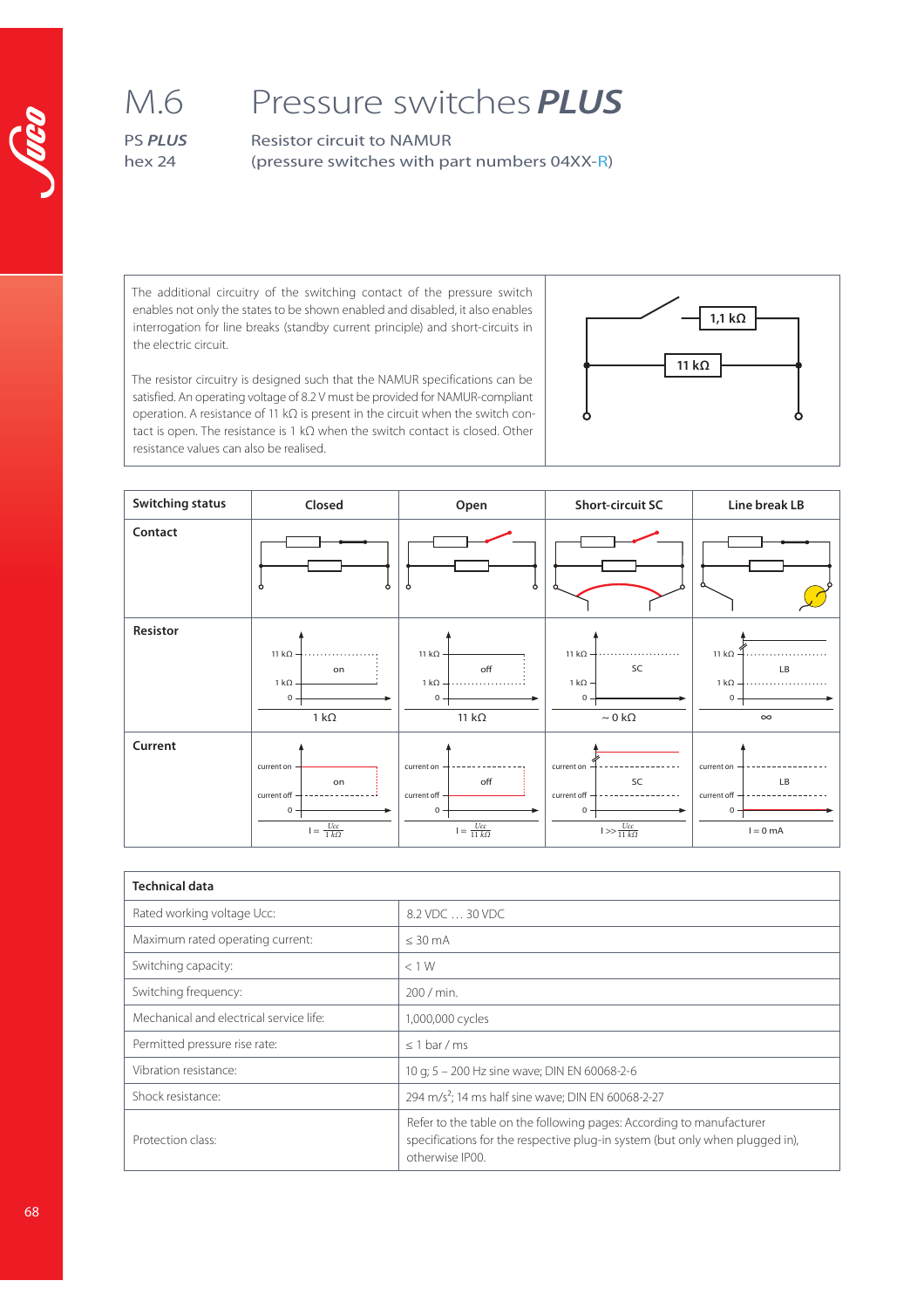### Circuit with varistor for overvoltage limitation (pressure switches with part numbers 04XX-V)

The switching off of inductive consumers such as valves, relays and motors by a mechanical pressure switch generates a high voltage peak. The cause for this is the energy stored in the magnetic field of inductance, which entails an induction voltage when the current is changed.

The induction voltage (or flyback voltage) is defined as follows:

$$
U_L = -L \;\;\frac{di}{dt}
$$

where  $L$  inductance  $di/dt$  change of current over time

This induction voltage can result in discharge effects and the occurrence of arcs at the opening contacts. This gives rise to localised, very hot places on the contact surfaces which are able to fuse the contact material. Increasing load damages the contact surface and the contact transition resistance rises. This can result in sporadic interruption, adhesion and welding of the contacts, and so lead to complete failure of the pressure switch.

The effect of induction voltage is countered by means of a varistor – a resistor which reduces its ohmic resistance with increasing connection voltage. The induction voltage is limited to the responding value of the varistor, and the energy is converted to heat in the varistor.

Varistors are suitable for DC and AC in equal measure. In DC circuits, the response voltage of the varistor must be greater than the highest value of the supply voltage. In AC circuits, it must be 1.5 times the peak-peak value of the supply voltage.

| $\uparrow\downarrow$ |  |
|----------------------|--|
|                      |  |
|                      |  |

| <b>Technical data</b>                                |                                                                                                                                                                         |  |
|------------------------------------------------------|-------------------------------------------------------------------------------------------------------------------------------------------------------------------------|--|
| Rated operating voltage Ucc:                         | 10 V  24  30 VDC / 10 V  21 VAC                                                                                                                                         |  |
| Rated operating current, ohmic load DC12 / AC12:     | $10 \text{ mA} \dots 4 \text{ A}$                                                                                                                                       |  |
| Rated operating current, inductive load DC13 / AC13: | $10 \text{ mA} \dots 1 \text{ A}$                                                                                                                                       |  |
| AC / DC switching capacity:                          | < 100 W / 100 VA                                                                                                                                                        |  |
| Switching frequency:                                 | 200 / min.                                                                                                                                                              |  |
| Varistor response voltage:                           | 41 VDC ± 10 % @ 1 mA                                                                                                                                                    |  |
| Maximum varistor energy:                             | $0.4$ J (10/1000 µs); 0.3 J (2 ms)                                                                                                                                      |  |
| Maximum varistor peak current:                       | 120 A (8/20 μs, one-off loading), 60 A (8/20 μs, dual loading)                                                                                                          |  |
| Mechanical service life:                             | 1,000,000 cycles                                                                                                                                                        |  |
| Permitted pressure rise rate:                        | $< 1$ bar / ms                                                                                                                                                          |  |
| Vibration resistance:                                | 10 g; 5 - 200 Hz sine wave; DIN EN 60068-2-6                                                                                                                            |  |
| Shock resistance:                                    | 294 m/s <sup>2</sup> ; 14 ms half sine wave; DIN EN 60068-2-27                                                                                                          |  |
| Protection class:                                    | Refer to the table on the following pages: According to manufacturer<br>specifications for the respective plug-in system (but only when plugged in),<br>otherwise IP00. |  |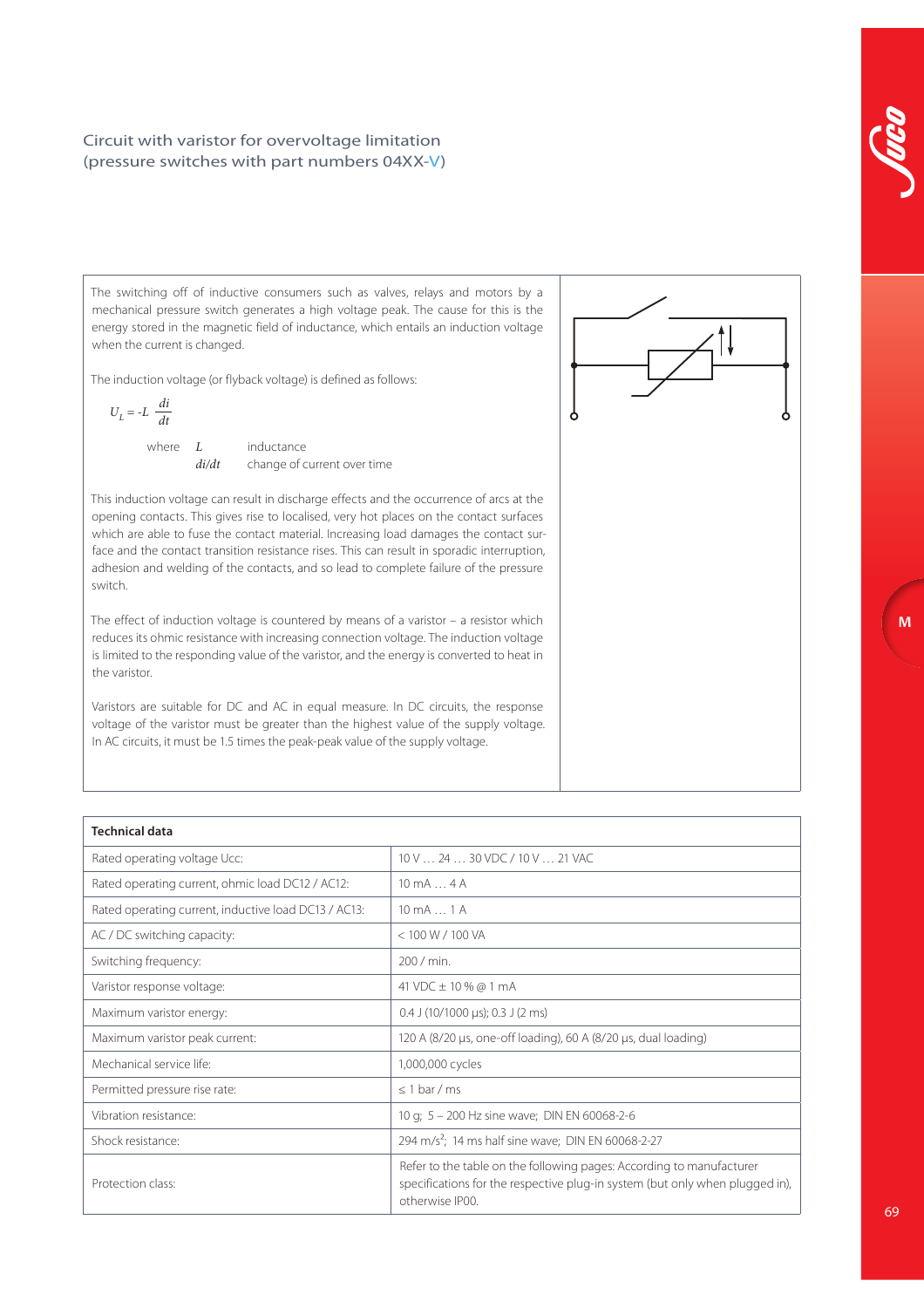M.6

PS **PLUS** hex 24

**0410/0411 Deutsch DT04-2P** IP67, IP6K9K

**0412 /0413 AMP**

**0414/0415 Packard MetriPack 280®**

**0416/0417 Deutsch DT04-3P** IP67, IP6K9K

**0418/0419 AMP Junior Timer®** IP65, IPx4K

**0424/0425 M12x1 DIN EN 61076-2-101-1** 

IP67

IP67

IP67

**Superseal 1.5®**

# 0410 / 0412 / 0414 / 0416 / 0418 / 0424

### Diaphragm pressure switches, up to 42 V with supplementary functions

- Zinc-plated steel (CrVI-free)
- Overpressure safety up to 300 bar<sup>1)</sup> (footnote see next page)

#### **Plug-in types for diaphragm pressure switches**

| Deutsch DT04-2P                    | $0410 - XXX XX - X - 001$  | $10410 - XXXXX - X - 002$ |
|------------------------------------|----------------------------|---------------------------|
| AMP Superseal 1.5 <sup>®</sup>     | $0412 - XXX XX - X - 001$  | $0412 - XXXXX - X - 002$  |
| Packard MetriPack 280 <sup>®</sup> | $10414 - XXX XX - X - 001$ | $10414 - XXXXX - X - 002$ |
| Deutsch DT04-3P                    | $0416 - XXXXX - X - 001$   | $0416 - XXXXX - X - 002$  |
| AMP Junior Timer®                  | $0418 - XXXXX - X - 001$   | $10418 - XXXXX - X - 002$ |
| M12x1 DIN EN 61076-2-101-1         | $0424 - XXXXX - X - 001$   | $10424 - XXXXX - X - 002$ |

| $0410 - XXX XX - X - 002$ |  |
|---------------------------|--|
| $0412 - XXX XX - X - 002$ |  |
| $0414 - XXX XX - X - 002$ |  |
| $0416 - XXX XX - X - 002$ |  |
| $0418 - XXX XX - X - 002$ |  |
| $0424 - XXX XX - X - 002$ |  |

| Adjustment range                       | Male | Order number   | Order number |
|----------------------------------------|------|----------------|--------------|
| (tolerance at room temperature) thread |      | $\overline{M}$ | N/C          |

#### **04XX Diaphragm pressure switches**

|                            | $G_1/4$          | $04XX - X$ 03 03 - $X - 001$ | $04XX - X$ 04 03 - $X - 002$ |
|----------------------------|------------------|------------------------------|------------------------------|
|                            | G <sub>1/8</sub> | $04XX - X$ 03 28 - $X - 001$ | $04XX - X$ 04 28 - $X - 002$ |
|                            | M 10x1 cyl.      | $04XX - X$ 03 13 - $X - 001$ | $04XX - X$ 04 13 - $X - 002$ |
| $0.1 - 1$ ( $\pm$ 0.2) bar | M 10x1 con.      | $04XX - X$ 03 01 - $X - 001$ | $04XX - X$ 04 01 - $X - 002$ |
|                            | M 12x1.5 cyl.    | $04XX - X$ 03 02 - $X - 001$ | $04XX - X$ 04 02 $- X - 002$ |
|                            | <b>NPT 1/8</b>   | $04XX - X$ 03 04 - $X - 001$ | $04XX - X$ 04 04 - $X - 002$ |
|                            |                  |                              |                              |
|                            | G <sub>1/4</sub> | $04XX - X$ 23 03 $- X - 001$ | $04XX - X$ 24 03 - $X - 002$ |
|                            | G <sub>1/8</sub> | $04XX - X$ 23 28 - $X - 001$ | $04XX - X$ 24 28 - $X - 002$ |
|                            | M 10x1 cyl.      | $04XX - X$ 23 13 - $X - 001$ | $04XX - X$ 24 13 - $X - 002$ |
| $0.5 - 3$ ( $\pm$ 0.3) bar | M 10x1 con.      | $04XX - X$ 23 01 - $X - 001$ | $04XX - X$ 24 01 - $X - 002$ |
|                            | M 12x1.5 cyl.    | $04XX - X$ 23 02 - $X - 001$ | $04XX - X$ 24 02 - $X - 002$ |
|                            | <b>NPT 1/8</b>   | $04XX - X$ 23 04 - $X - 001$ | $04XX - X$ 24 04 - $X - 002$ |
|                            |                  |                              |                              |
|                            | G <sub>1/4</sub> | $04XX - X$ 07 03 - $X - 001$ | $04XX - X$ 08 03 - $X - 002$ |
| $1 - 10$ ( $\pm$ 0.5) bar  | G <sub>1/8</sub> | $04XX - X$ 07 28 - $X - 001$ | $04XX - X$ 08 28 - $X - 002$ |
|                            | M 10x1 cyl.      | $04XX - X$ 07 13 - $X - 001$ | $04XX - X$ 08 13 - $X - 002$ |
|                            | M 10x1 con.      | $04XX - X$ 07 01 - $X - 001$ | $04XX - X$ 08 01 - $X - 002$ |
|                            | M 12x1.5 cyl.    | $04XX - X$ 07 02 - $X - 001$ | $04XX - X$ 08 02 - $X - 002$ |
|                            | <b>NPT 1/8</b>   | $04XX - X$ 07 04 - $X - 001$ | $04XX - X$ 08 04 - $X - 002$ |
|                            |                  |                              |                              |

#### **Supplementary functions**

| <b>Resistor</b>       | Diagnostics function   | R XX XX      |
|-----------------------|------------------------|--------------|
| <b>Varistor</b>       | Overvoltage protection | V XX XX      |
| NTC thermistor        | Filter monitoring      | N XX XX      |
| <b>PTC</b> thermistor | Overcurrent protection | P XX XX      |
| LED                   | Display                | I XXXX       |
| Multifuse, PPTC       | Overcurrent protection | <b>MXXXX</b> |

#### **Seal material – Application areas**

| <b>NBR</b>  | Hydraulic/machine oil, heating oil, air, nitrogen, etc. |  |
|-------------|---------------------------------------------------------|--|
| <b>FPDM</b> | Brake fluid, hydrogen, oxygen, acetylene, etc.          |  |
| FKM         | Hydraulic fluids (HFA, HFB, HFD), petrol/gasoline, etc. |  |
| <b>HNBR</b> | Hydraulic/machine oil, ester-based bio-oils             |  |

Refer to page 41 for the temperature range and application thresholds of sealing materials.



70

**Your order number: 04XX – XXX XX – X – 00X**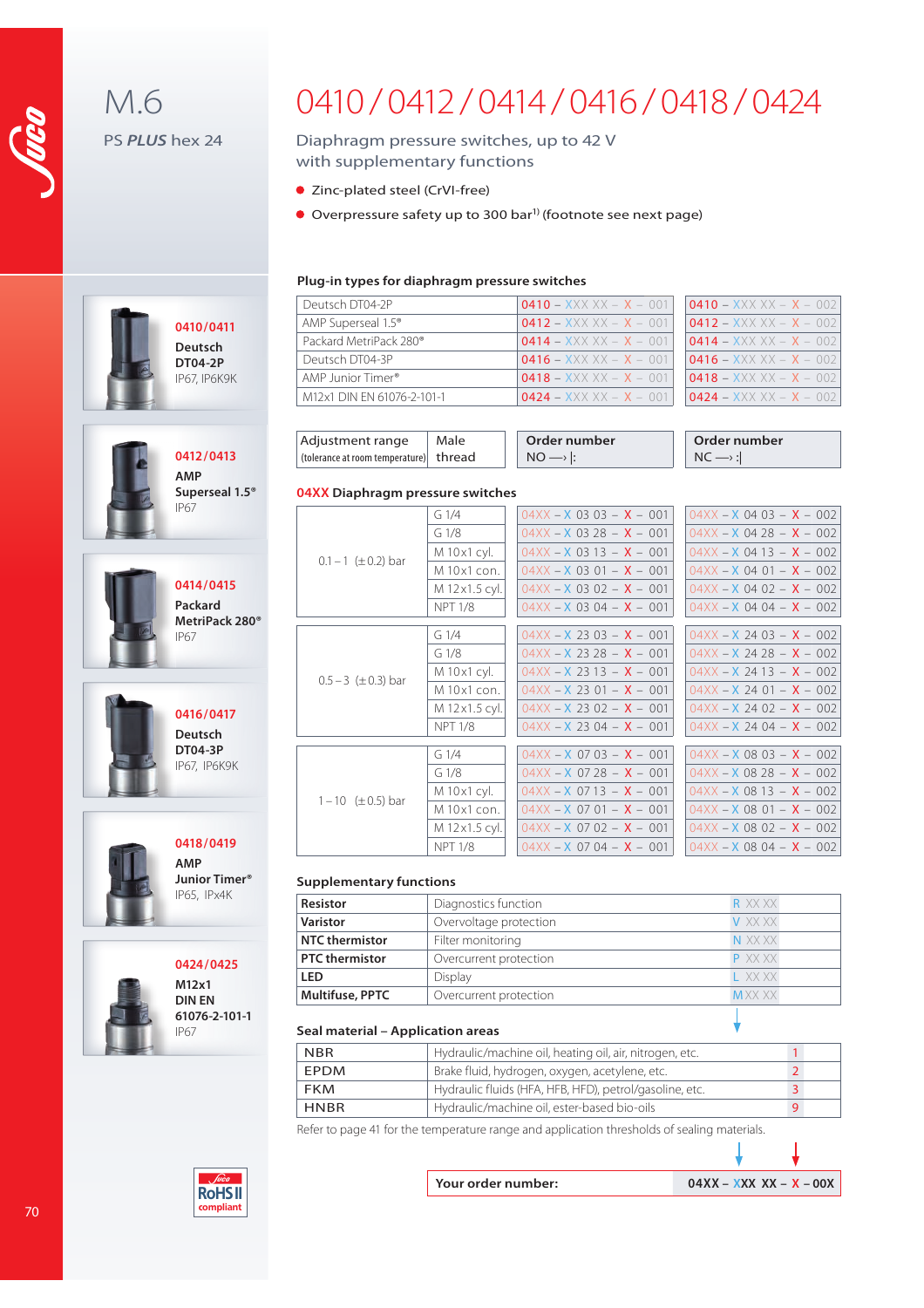# 0410 / 0412 / 0414 / 0416 / 0418 / 0424

### Diaphragm pressure switches, up to 42 V with supplementary functions

- Zinc-plated steel (CrVI-free)
- $\bullet$  Overpressure safety up to 300 bar<sup>1)</sup>

#### **Plug-in types for diaphragm pressure switches**

| Deutsch DT04-2P                    | $0410 - XXXXX - X - 001$  | $0410 - XXXXX - X - 002$   |
|------------------------------------|---------------------------|----------------------------|
| AMP Superseal 1.5 <sup>®</sup>     | $0412 - XXX XX - X - 001$ | $10412 - XXXXX - X - 002$  |
| Packard MetriPack 280 <sup>®</sup> | $0414 - XXXXX - X - 001$  | $10414 - XXXXX - X - 002$  |
| Deutsch DT04-3P                    | $0416 - XXXXX - X - 001$  | $10416 - XXX XX - X - 002$ |
| AMP Junior Timer <sup>®</sup>      | $0418 - XXXXX - X - 001$  | $10418 - XXXXX - X - 002$  |
| M12x1 DIN EN 61076-2-101-1         | $0424 - XXXXX - X - 001$  | $10424 - XXXXX - X - 002$  |

| $0410 - XXXXX - X - 002$  |
|---------------------------|
| $0412 - XXX XX - X - 002$ |
| $0414 - XXX XX - X - 002$ |
| $0416 - XXXXX - X - 002$  |
| $0418 - XXXXX - X - 002$  |
| $0424 - XXX XX - X - 002$ |
|                           |

| Adjustment range                       | Male | Order number | Order number |
|----------------------------------------|------|--------------|--------------|
| (tolerance at room temperature) thread |      |              | NC           |

#### **04XX Diaphragm pressure switches**

|                           | G1/4                   | $04XX - X$ 1103 - $X - 001$  | $04XX - X$ 12 03 - $X - 002$ |
|---------------------------|------------------------|------------------------------|------------------------------|
|                           | G1/8                   | $04XX - X$ 11 28 - $X - 001$ | $04XX - X$ 12 28 - $X - 002$ |
|                           | M 10x1 cyl.            | $04XX - X$ 11 13 - $X - 001$ | $04XX - X$ 12 13 - $X - 002$ |
| $10 - 20$ ( $\pm$ 1) bar  | $M$ 10 $\times$ 1 con. | $04XX - X$ 11 01 - $X - 001$ | $04XX - X$ 12 01 - $X - 002$ |
|                           | M 12 x 1.5 cyl.        | $04XX - X$ 11 02 - $X - 001$ | $04XX - X$ 12 02 - $X - 002$ |
|                           | <b>NPT 1/8</b>         | $04XX - X$ 1104 - $X - 001$  | $04XX - X 1204 - X - 002$    |
|                           |                        |                              |                              |
|                           | G1/4                   | $04XX - X$ 15 03 - $X - 001$ | $04XX - X$ 16 03 - $X - 002$ |
| $20 - 50$ ( $\pm 2$ ) bar | G1/8                   | $04XX - X$ 15 28 - $X - 001$ | $04XX - X$ 16 28 - $X - 002$ |
|                           | M 10 x 1 cyl.          | $04XX - X$ 15 13 - $X - 001$ | $04XX - X$ 16 13 - $X - 002$ |
|                           | M 10x1 con.            | $04XX - X$ 15 01 - $X - 001$ | $04XX - X$ 16 01 - $X - 002$ |
|                           | M 12 x 1.5 cyl.        | $04XX - X$ 15 02 - $X - 001$ | $04XX - X$ 16 02 - $X - 002$ |
|                           | <b>NPT 1/8</b>         | $04XX - X$ 15 04 - $X - 001$ | $04XX - X$ 16 04 - $X - 002$ |
|                           |                        |                              |                              |

#### **Supplementary functions**

| Resistor               | Diagnostics function   | R XX XX      |
|------------------------|------------------------|--------------|
| <b>Varistor</b>        | Overvoltage protection | V XX XX      |
| <b>NTC</b> thermistor  | Filter monitoring      | N XX XX      |
| <b>PTC</b> thermistor  | Overcurrent protection | P XX XX      |
| LED                    | Display                | I XXXX       |
| <b>Multifuse, PPTC</b> | Overcurrent protection | <b>MXXXX</b> |
|                        |                        |              |

#### **Seal material – Application areas**

| <b>NBR</b>  | Hydraulic/machine oil, heating oil, air, nitrogen, etc. |  |
|-------------|---------------------------------------------------------|--|
| <b>FPDM</b> | Brake fluid, hydrogen, oxygen, acetylene, etc.          |  |
| <b>FKM</b>  | Hydraulic fluids (HFA, HFB, HFD), petrol/gasoline, etc. |  |
| <b>HNBR</b> | Hydraulic/machine oil, ester-based bio-oils             |  |

Refer to page 41 for the temperature range and application thresholds of sealing materials.

| Your order number: | $04XX - XXX XX - X - 00X$ |
|--------------------|---------------------------|

J







1) Static value. Dynamic value is 30-50 % lower. Values pertain to the hydraulic/pneumatic part of the pressure switch.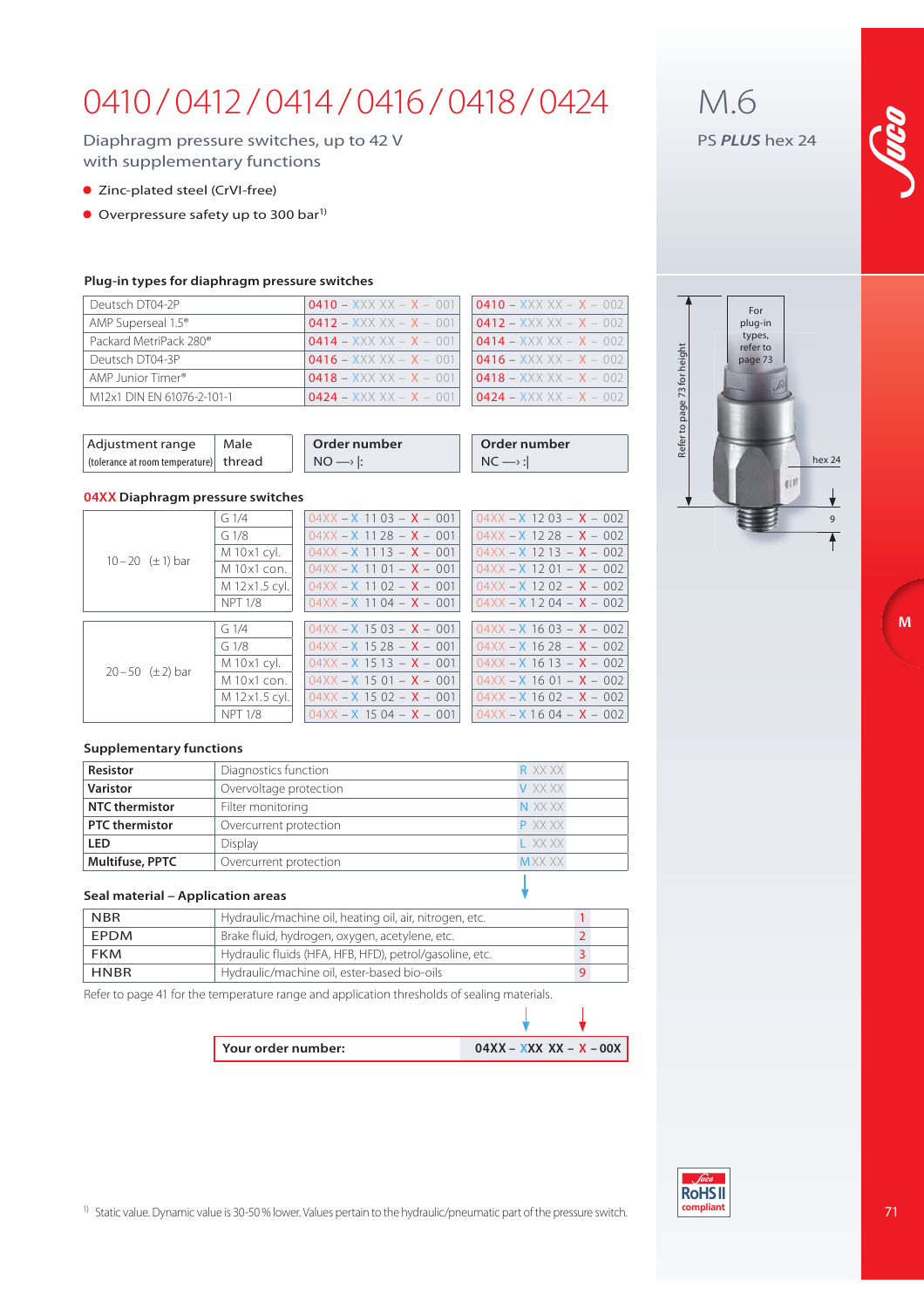

M.6 PS **PLUS** hex 24

# 0411 / 0413 / 0415 / 0417 / 0419 / 0425

### Piston pressure switches, up to 42 V with supplementary functions

- Zinc-plated steel (CrVI-free)
- $\bullet$  Overpressure safety up to 600 bar<sup>1)</sup>

#### **Plug-in types for piston pressure switches**

| Deutsch DT04-2P                    | $0411 - XXX XX - X - 001$ | $0411 - XXX XX - X - 002$ |
|------------------------------------|---------------------------|---------------------------|
| AMP Superseal 1.5 <sup>®</sup>     | $0413 - XXXXX - X - 001$  | $0413 - XXXXX - X - 002$  |
| Packard MetriPack 280 <sup>®</sup> | $0415 - XXXXX - X - 001$  | $0415 - XXXXX - X - 002$  |
| Deutsch DT04-3P                    | $0417 - XXX XX - X - 001$ | $0417 - XXXXX - X - 002$  |
| AMP Junior Timer <sup>®</sup>      | $0419 - XXX XX - X - 001$ | $0419 - XXXXX - X - 002$  |
| M12x1 DIN EN 61076-2-101-1         | $0425 - XXXXX - X - 001$  | $0425 - XXXXX - X - 002$  |

| $0411 - XXX XX - X - 002$ |
|---------------------------|
| $0413 - XXXXX - X - 002$  |
| $0415 - XXX XX - X - 002$ |
| $0417 - XXX XX - X - 002$ |
| $0419 - XXX XX - X - 002$ |
| $0425 - XXX XX - X - 002$ |

| Adjustment range                       | Male | Order number | Order number |
|----------------------------------------|------|--------------|--------------|
| (tolerance at room temperature) thread |      | NΟ           |              |

#### **04XX Piston pressure switches**

|                          | $G_1/4$       | $04XX - X$ 19 03 - $X - 001$       | $104XX - X 20 03 - X - 002$  |
|--------------------------|---------------|------------------------------------|------------------------------|
|                          | G1/8          | $104XX - X$ 19 28 - <b>X</b> - 001 | $104XX - X 20 28 - X - 002$  |
| 50 - 150 $(\pm 5.0)$ bar | M 10x1 cyl.   | $04XX - X$ 19 13 - $X - 001$       | $104XX - X 20 13 - X - 002$  |
|                          | M 10x1 con.   | $104XX - X$ 19 01 - $X - 001$      | $104XX - X 20 01 - X - 002$  |
|                          | M 12x1.5 cyl. | $04XX - X$ 19 02 - $X - 001$       | $104XX - X$ 2002 - $X - 002$ |
|                          | NPT 1/8       | $04XX - X$ 1904 - $X - 001$        | $104XX - X2004 - X - 002$    |
|                          |               |                                    |                              |

#### **Supplementary functions**

| Resistor               | Diagnostics function   | R XX XX      |
|------------------------|------------------------|--------------|
| <b>Varistor</b>        | Overvoltage protection | V XX XX      |
| <b>NTC</b> thermistor  | Filter monitoring      | N XX XX      |
| <b>PTC</b> thermistor  | Overcurrent protection | P XX XX      |
| <b>LED</b>             | <b>Display</b>         | I XXXX       |
| <b>Multifuse, PPTC</b> | Overcurrent protection | <b>MXXXX</b> |
|                        |                        |              |

#### **Seal material – Application areas**

| <b>NBR</b>  | Hydraulic/machine oil, heating oil, air, nitrogen, etc. |  |
|-------------|---------------------------------------------------------|--|
| <b>EPDM</b> | Brake fluid, hydrogen, oxygen, acetylene, etc.          |  |
| <b>FKM</b>  | Hydraulic fluids (HFA, HFB, HFD), petrol/gasoline, etc. |  |
| HNBR        | Hydraulic/machine oil, ester-based bio-oils             |  |

Refer to page 41 for the temperature range and application thresholds of sealing materials.

| Your order number: | $04XX - XXX XX - X - 00X$ |
|--------------------|---------------------------|